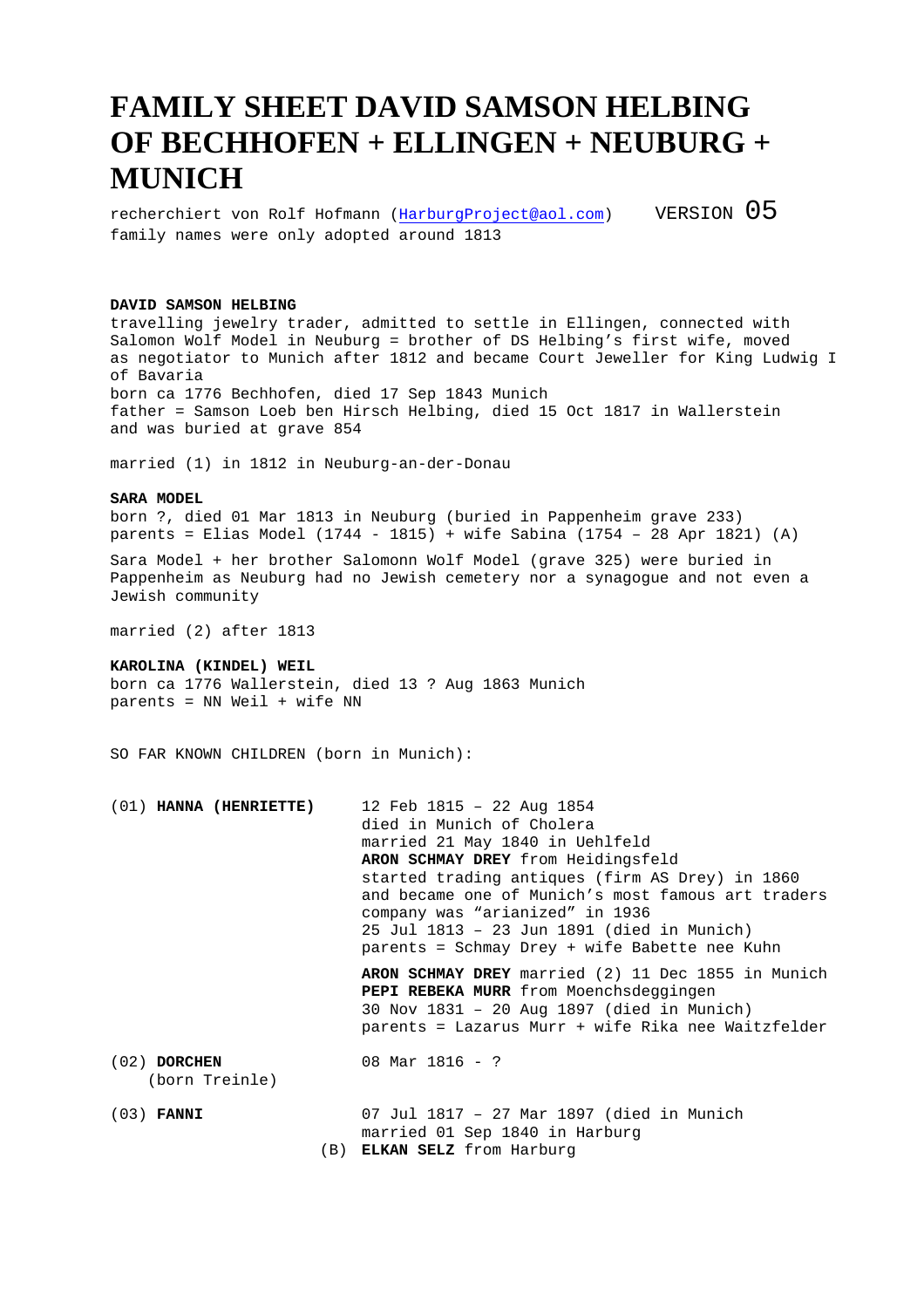|                                      | District Rabbi in Harburg<br>19 Sep 1808 - 30 Apr 1891 (died in Munich)<br>parents = Abraham Selz + wife Gela nee Wassermann                                                                                                                                                                                                                                                                                                                                     |
|--------------------------------------|------------------------------------------------------------------------------------------------------------------------------------------------------------------------------------------------------------------------------------------------------------------------------------------------------------------------------------------------------------------------------------------------------------------------------------------------------------------|
| $(04)$ DINA                          | 19 Apr 1819 - ?                                                                                                                                                                                                                                                                                                                                                                                                                                                  |
| $(05)$ KAROLINE<br>(born Chaia)      | 02 Aug 1820 - 11 Sep 1863 (died in Munich)<br>married 16 Jun 1845<br>JAKOB OBERDORFER from Kriegshaber<br>18 Aug 1819 - ?<br>parents = Salomon Oberdorfer + wife NN                                                                                                                                                                                                                                                                                              |
| $(06)$ SIGMUND<br>(born Samson Loeb) | 26 Nov 1821 - 18 Jan 1895 (died in Munich)<br>banker + art trader in Munich<br>married 11 Mar 1851<br>CLARA LEBRECHT from Pflaumloch<br>16 Mar 1830 - 22 Mar 1885 (died in Munich)<br>parents = Isaac Lebrecht + wife Esther nee Pflaum<br>couple had 10 children - one of them was                                                                                                                                                                              |
|                                      | Hugo Helbing $23$ Apr $1863 - 30$ Nov $1938$ (Munich)<br>married (1) Sofie Liebermann 13 Nov 1865-09 Mar 1921<br>married (2) Lydia Ludwina Vorndran<br>10 Apr 1884 - 1962                                                                                                                                                                                                                                                                                        |
|                                      | (for details see own family sheet)                                                                                                                                                                                                                                                                                                                                                                                                                               |
| $(07)$ SOPHIE<br>(born Scheva)       | 06 Dec 1822 - 02 Dec 1890 (died in Amsterdam)<br>married 23 Feb 1845<br>ABRAHAM BUECHENBACHER from Buechenbach<br>27 Oct 1813 - 05 May 1891 (died in Amsterdam)<br>parents = Isaac Jacob Buechenbacher + wife Mina                                                                                                                                                                                                                                               |
| $(08)$ AUGUST                        | 12 Jan 1824 - August 1896 (died in San Francisco)<br>emigrated in 1844 to New York together with<br>Moritz Meyer and August Wassermann, and in 1845<br>they moved to New Orleans and finally in 1850<br>settled in San Francisco and established dry goods<br>business "Meyer, Helbing, Strauss & Co" -<br>company was also very active in the stockbroker<br>business - besides of these business activities<br>Helbing founded "Eureka Benevolent Association" |
|                                      | August Helbing married ca 1860                                                                                                                                                                                                                                                                                                                                                                                                                                   |
|                                      | FRANCES (FRANZISKA) KOENIGSBERGER from Fuerth<br>ca $1837 - 03$ Jul $1896$ (died in San Francisco)<br>parents = Jakob Koenigsberger + wife Clara                                                                                                                                                                                                                                                                                                                 |
|                                      | couple produced five children =                                                                                                                                                                                                                                                                                                                                                                                                                                  |
|                                      | David $1862 +$ Clara $1863 +$ Carrie (Carolina) $1866 +$<br>Lillie 1868 + Jacob August 1872                                                                                                                                                                                                                                                                                                                                                                      |
| $(09)$ HERMANN                       | 01 Jun 1827 - ?                                                                                                                                                                                                                                                                                                                                                                                                                                                  |

(A) In 1766, when all Jews were expelled from Duchy Pfalz-Neuburg, Elias Model was the only Jew who was granted a lifelong "free pass" for trading in Pfalz-Neuburg. His father was Ansbach Court Jew Wolf Elias Model. Elias Model + wife Sabina could not settle in Neuburg as they already had been accepted to settle in Ellingen, and so they were only tolerated to stay in Neuburg for business reason. In 1814 Sabina Model succeeded in buying a house in Neuburg and thus